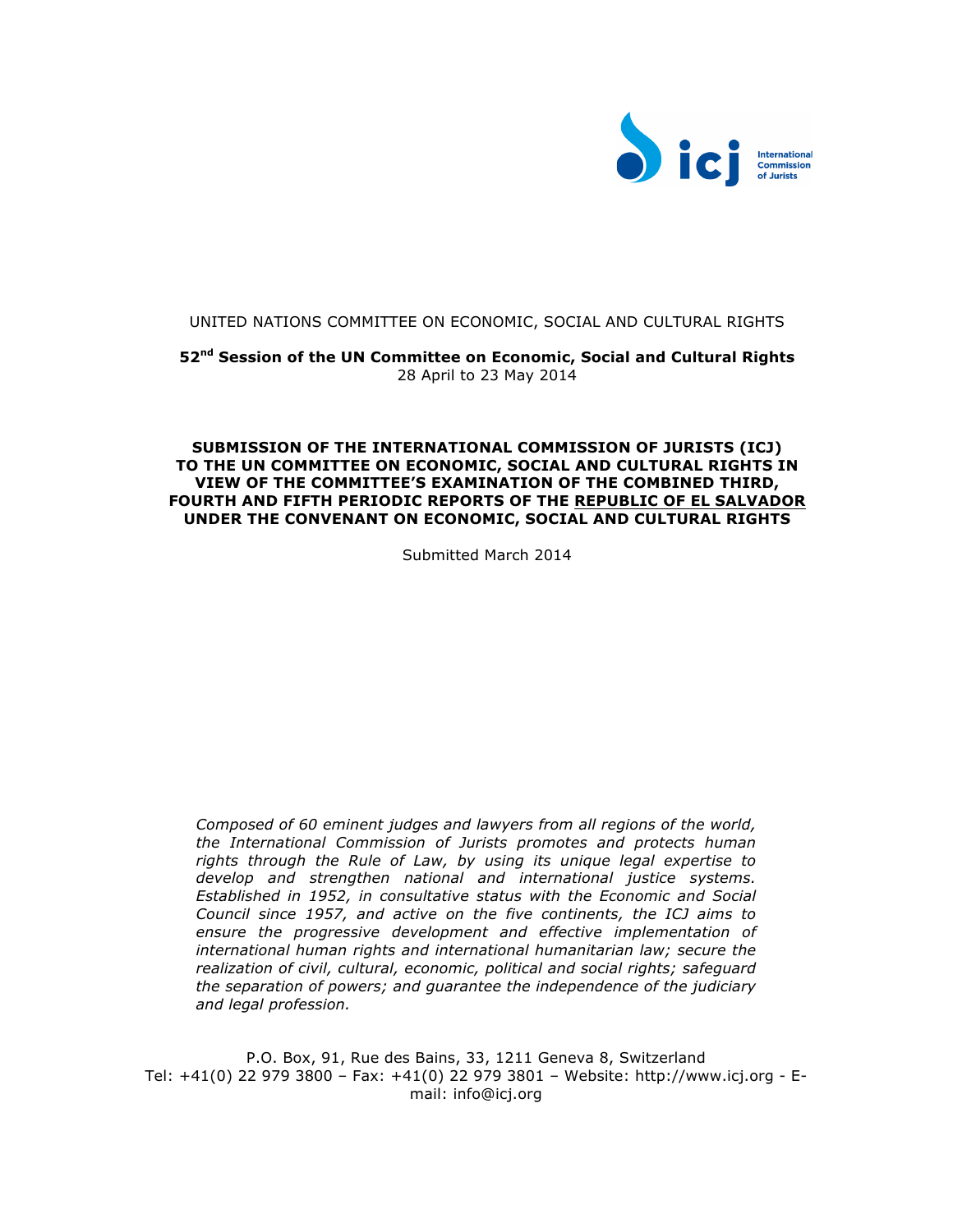# **Introduction**

- 1. During its forthcoming  $52^{nd}$  session, from 28 April to 23 May 2014, the UN Committee on Economic, Social and Cultural Rights (the Committee) will consider and review the Republic of El Salvador's compliance with its obligations and implementation of the provisions of the Covenant on Economic, Social and Cultural Rights (the Covenant), including in light of the State Party's combined third, fourth and fifth periodic reports under articles 16 and 17 of the Covenant. $1$
- 2. In this context, the International Commission of Jurists (ICJ) welcomes this opportunity to submit its observations to the Committee on the organization's concerns about access to justice and the right to an effective remedy and reparation for victims of violations of economic, social and cultural (ESC) rights in El Salvador. In doing so, the ICJ submission raises issues and makes recommendations concerning cross-cutting provisions under article 2 and 3 of the Covenant, as well as concerning specific rights under articles 6, 7, 8, 11 and 12.
- 3. The content of this submission is based primarily on an extensive study carried out by the ICJ focusing on the availability and effectiveness of domestic legal remedies for violations of the rights guaranteed under the Covenant in El Salvador.<sup>2</sup>
- 4. The ICJ takes account of and welcomes the initiative by El Salvador to become among the first States to ratify the Optional Protocol to the Covenant (the Optional Protocol), and to make the declaration to accept the competence of the Committee with regard to the procedures under article 10 and 11 of the Protocol. With the Optional Protocol's entry into force, the ICJ considers it particularly timely to assess the domestic remedies that are available in the country, as well as the opportunities and obstacles in the normative and institutional frameworks faced by individuals and groups seeking to assert their rights and obtain redress for violations of ESC rights. Where the right to effective remedy is fully realized at the domestic level, there will necessarily be less need to the communication procedure under the Optional Protocol.
- 5. The ICJ welcomes, in general terms, the progress achieved by El Salvador towards the development of social policies that are designed, implemented and monitored adopting a human rights framework and thus applying human rights standards. $3$
- 6. However, the ICJ is also of the view that the lack of accessibility of legal, including judicial, remedies for ESC rights violations and, when available, their scant effectiveness remain causes of concern. In addition, the organization considers that these problems in turn have prevented the social policies developed by El Salvador from translating into concrete improvements in the realization of rights, especially for specific sectors and groups of the population,

 $\overline{a}$  $1$  Combined third to fifth periodic reports of El Salvador to the UN CESCR, UN Doc. E/C.12/SLV/3-5  $(2012)$ .

<sup>2</sup> The study is also accessible at http://www.icj.org/new-icj-study-analyses-obstacles-preventingsalvadorians-to-access-justice-effectively/. The full study exists solely in Spanish. However, an executive summary is available in English.

 $3$  Op.cit. note 1, in particular the development of a "Universal Social Protection System".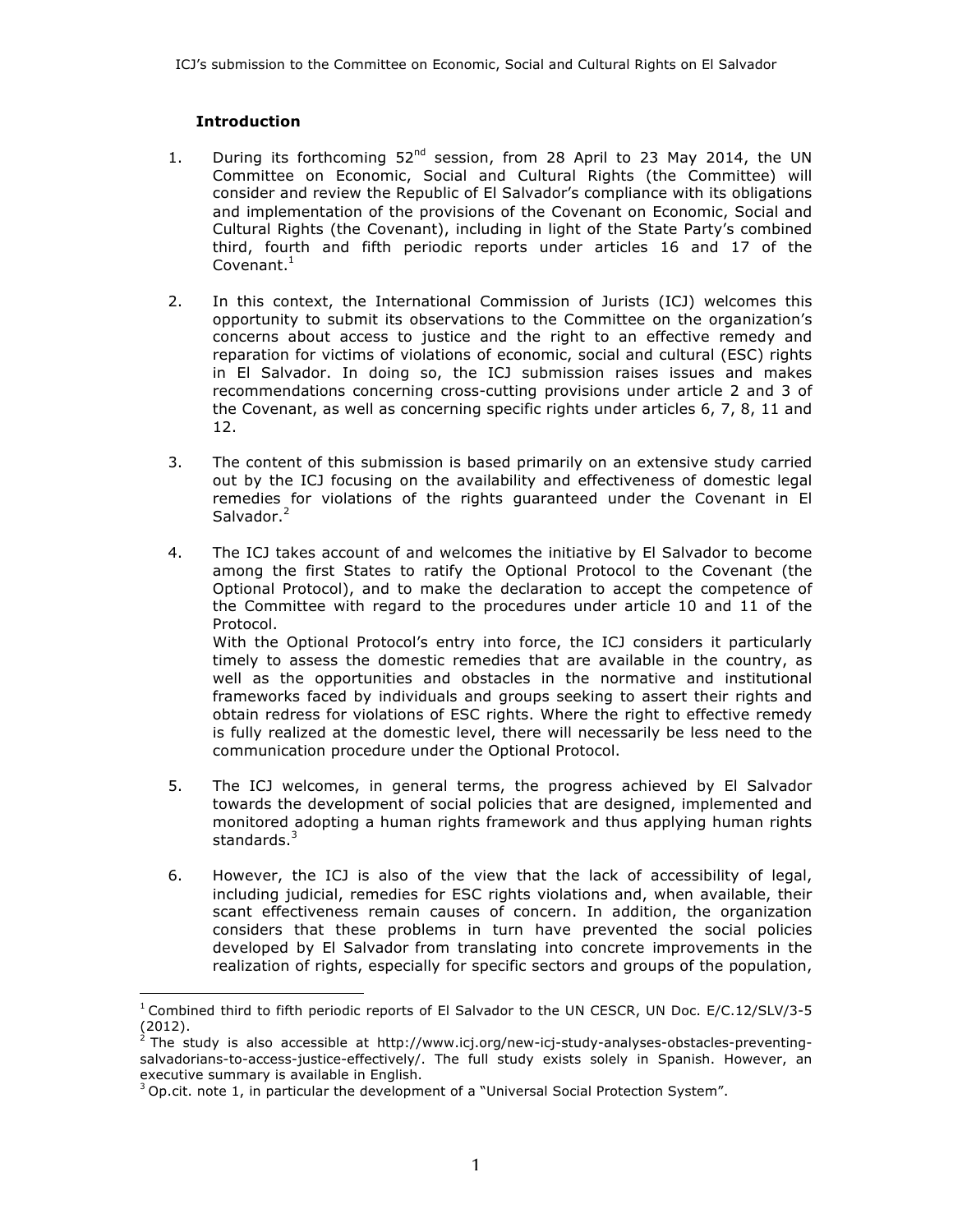such as women, indigenous people or lesbian, gay, bisexual, transgender and intersex (LGBTI) individuals.

### **States' obligations with regard to the implementation of rights under the covenant, article 2.1**

7. Acknowledging the progress in the world-wide recognition of the "justiciability" of ESC rights that the adoption and entry into force of the Optional Protocol represents, the study on which the present submission is based adopts a broad notion of access to justice. In this respect, it incorporates the definition and elements of the right to an effective remedy that is provided in international law and standards, especially in the Universal Declaration of Human Rights (UDHR) and in human treaties to which El Salvador is a party. The UDHR states that: "Everyone has the right to an effective remedy by the competent national tribunals for acts violating the fundamental rights granted him by the constitution or by law." <sup>4</sup> In addition, the UN Declaration of Basic Principles of Justice for Victims of Crime and Abuse of Power<sup>5</sup> establishes the principles of access to justice and fair treatment of victims who "[…] should be treated with compassion and respect for their dignity. They are entitled to access to the mechanisms of justice and to prompt redress, as provided for by national legislation, for the harm that they have suffered." The International Covenant on Civil and Political Rights<sup>7</sup> similarly contains an obligation to provide an effective remedy. In 2005, the UN General Assembly adopted by consensus the UN Basic Principles and Guidelines on the Right to a Remedy and Reparation for Victims of Gross Violations of International Human Rights Law and Serious Violations of International Humanitarian Law. $8$  It provided that in all cases of alleged human rights and humanitarian law violations, whether or not they are gross or serious violations, States have an obligation to "[p]rovide those who claim to be victims of a human rights or humanitarian law violation with equal and effective access to justice…irrespective of who may ultimately be the bearer of responsibility for the violation" and "[p]rovide effective remedies to victims, including reparation. <sup>9</sup> In addition, "[a] victim of a gross violation of international human rights law or of a serious violation of international humanitarian law shall have equal access to an effective judicial remedy as provided for under international law. Other remedies available to the victim include access to administrative and other bodies, as well as mechanisms, modalities and proceedings conducted in accordance with domestic law. Obligations arising under international law to secure the right to access justice and fair and impartial proceedings shall be reflected in domestic laws."<sup>10</sup>

*The rights of victims of alleged violations of ESC rights and the right to judicial protection at national and international levels*

8. As far as access to justice for victims of violations of ESC rights is concerned,

<sup>4</sup> Article 8 UDHR.

<sup>&</sup>lt;sup>5</sup> UN General Assembly, Declaration of Basic Principles of Justice for Victims of Crime and Abuse of Power, Resolution A/RES/40/34 (1985).

<sup>6</sup> Article 4 of the Declaration of Basic Principles of Justice for Victims of Crime and Abuse of Power.

<sup>7</sup> Articles 2, 14 and 26 of the International Covenant on Civil and Political Rights.

<sup>&</sup>lt;sup>8</sup> UN General Assembly, Basic Principles and Guidelines on the Right to a Remedy and Reparation for Victims of Gross Violations of International Human Rights Law and Serious Violations of International Humanitarian Law, Resolution A/RES/60/147 (2005).

 $9$  Principle II(3) (c and d).

<sup>&</sup>lt;sup>10</sup> See Principle VIII entitled Access to justice.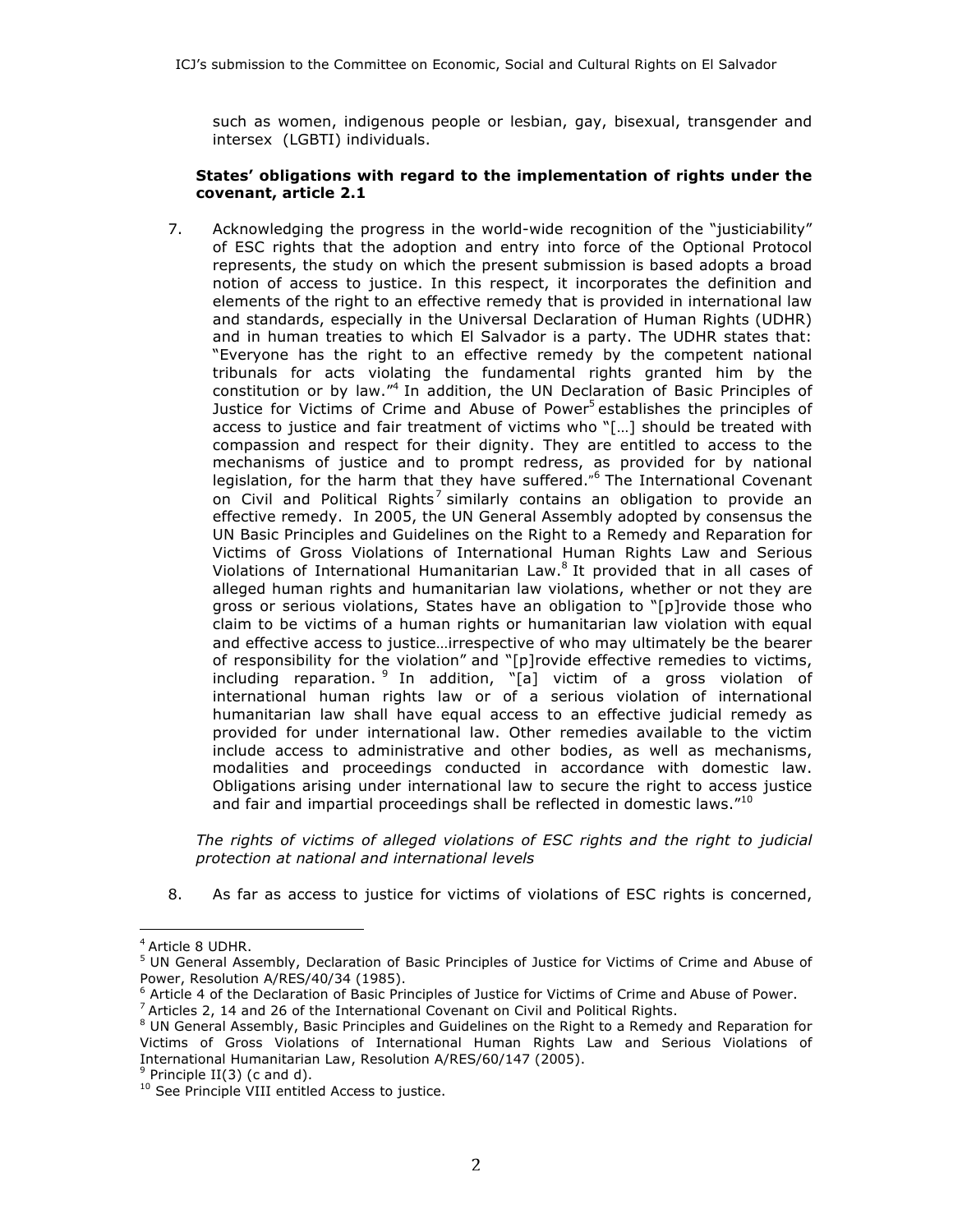the Report of the UN Secretary-General on the question of the realization in all countries of ESC rights of December 2013 provides a fully fledged and updated overview of the standards relevant to access to justice and the right to an effective remedy for violations of ESC rights. $^{11}$ 

- 9. As highlighted in the Secretary-General Report, as well as in the ICJ study, the Committee has reiterated on several occasions that there exists an obligation under article 2.1 of the Covenant for State Parties to make effective remedies available to rights-holders for violations of Covenant rights.<sup>12</sup> In particular, the Committee has stated as a general principle of international law that: "appropriate means of redress, or remedies, must be available to any aggrieved individual or group, and appropriate means of ensuring governmental accountability must be put in place". The Committee has also indicated that it considers the provision of domestic legal remedies for violations of ESC rights to be part and parcel of the state obligations under article 2.1 of the Covenant, which, in turn, requires States to take all "appropriate means" for the realization of the rights under the Covenant, and that "other means used could be rendered ineffective if they are not reinforced or complemented by judicial remedies."<sup>13</sup>
- 10. While the ICJ's study describes and evaluates a wide range of possible remedies, aside from constitutional and legislative remedies, the organization recalls that to discharge its obligations under article 2, the State must provide not simply a remedy, but an "effective" remedy. For a remedy to be effective it must be prompt, accessible and before an independent authority.<sup>14</sup> In addition, a fundamental element of the right to an effective remedy is that it must lead to the cessation of the violation and to "full and effective reparation (…) which include the following forms: restitution, compensation, rehabilitation, satisfaction and guarantees of non-repetition." <sup>15</sup> Furthermore, domestic remedies, where they are not effective, need not be exhausted to exercise the right to submit an individual communication alleging violation/s of ESC rights under the Optional Protocol.

*Progress and remaining difficulties in the treatment of the Covenant by the domestic courts*

11. The Constitution of El Salvador guarantees several ESC rights. However, under the domestic law of El Salvador, there is no recognition of the direct

 $11$  Report of the Secretary-General on the question of the realization in all countries of economic, social and cultural right, UN Doc. A/HRC/25/31 (2013).

 $12$  Committee of economic, Social and Cultural Rights, General Comment nr.9, UN Doc. E/C.12/1998/24 (1998), paras.2 and 3. See also General Comments nr.12, UN Doc. E/C.12/1999/5 (1999), paras.32-35; nr.14, UN Doc. E/C.12/2000/4 (2000), paras.59-62; nr.15 UN Doc E/C.12/2002/11, paras.55-59; nr.18 E/C.12/GC/18 (2006), paras.48-51; and nr.19 UN Doc E/C.12/GC/19 (2008), paras.77-81.

Committee of economic, Social and Cultural Rights, General Comment nr.9, UN Doc. E/C.12/1998/24 (1998), paras.2 and 3.

 $14$  See, Chapter 3 entitled "Un panorama de las debilidades y oportunidades en la protección constitucional de los DESC en El Salvador" of the above-mentioned ICJ study on the availability and effectiveness of domestic legal remedies for violations of the rights guaranteed under the Covenant in El Salvador, available at http://icj.wpengine.netdna-cdn.com/wpcontent/uploads/2013/10/ACCESO-A-LA-JUSTICIA-EL-SALVADORelectronic.pdf.

<sup>&</sup>lt;sup>15</sup> General Assembly, Basic Principles and Guidelines on the Right to a Remedy and Reparation for Victims of Gross Violations of International Human Rights Law and Serious Violations of International Humanitarian Law, Resolution A/RES/60/147 (2005), section IX.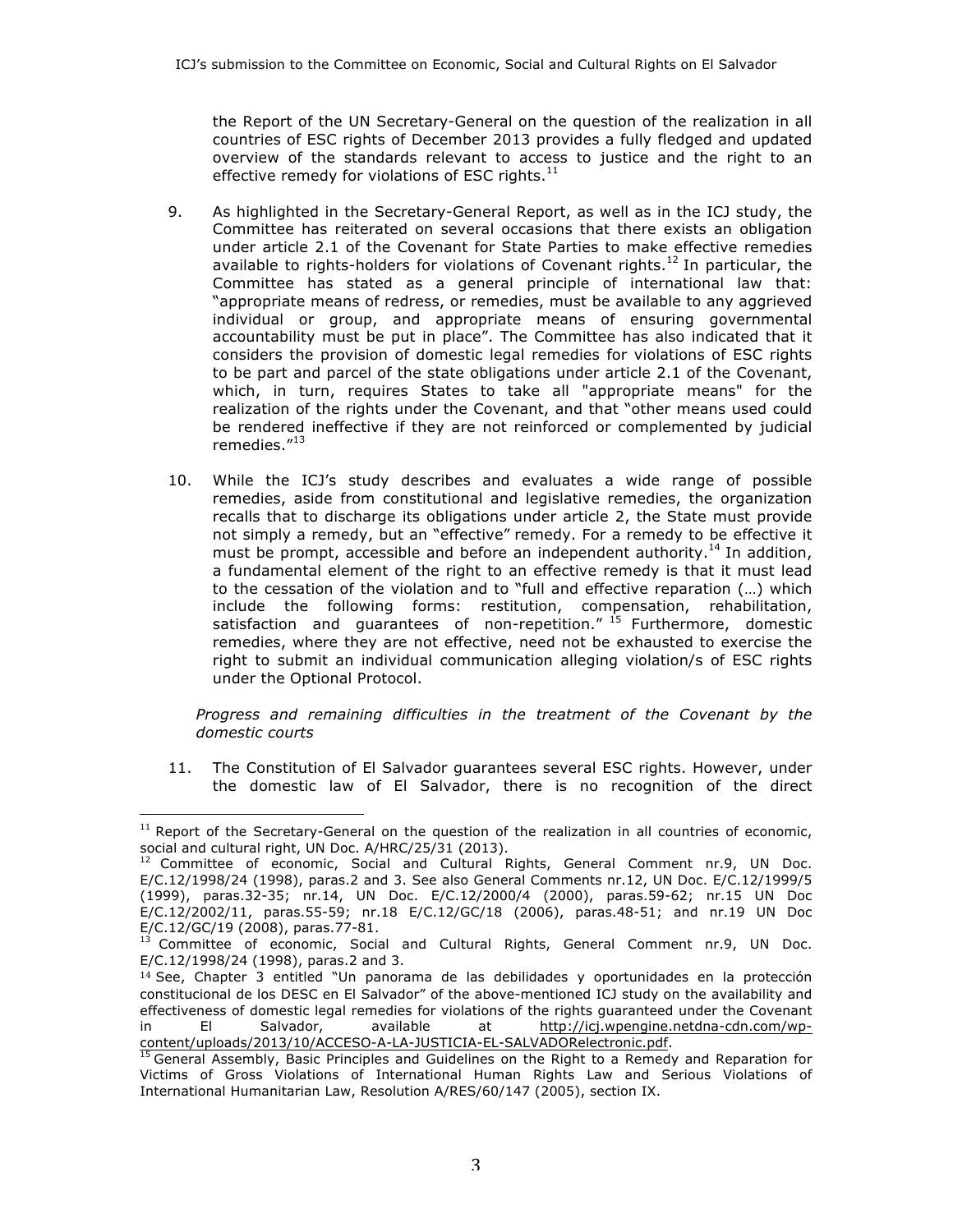applicability of the Covenant except where specific Constitutional provisions may mirror partially or entirely some Covenant provisions, including for example as is the case in respect of labour rights and the right to education. In addition, there is uncertainty around the protection of rights protected under the Covenant but not explicitly guaranteed in the Constitution, such as the rights to food, housing, water and sanitation. Finally, certain rights, such as labour rights, are recognized in the Constitution, but their content and scope is not fully consistent with international standards.

- 12. In this respect, the decision of the Constitutional Chamber of the Supreme Court of Justice (SCJ) February 2013 (Decision 53-2005/55-2005)<sup>16</sup> is a significant step forward, as it reflects the willingness of the highest levels of the judiciary in El Salvador to ensure an expansive protection of all ESC rights in line with relevant international obligations. In the decision, the Court specifically establishes the following with regard to its protection of ESC rights: a) certain rights not currently expressly protected under constitutional or legislative provision may be protected by the Constitutional Chamber through its construction or interpretation of existing provisions and rights present in the constitutional or legislative framework; b) public authorities have both negative and positive obligations in respect of ESC rights; and c) the realization of rights may require, depending on the circumstances, that the authorities take certain actions or that they refrain from taking certain actions. Yet, the Court's decision does not serve to guarantee the continuity, predictability and certainty that an explicit normative recognition of all rights under the Covenant would provide. Further, judicial interpretation may be transitory, and depend on the membership of the Court.
- 13. In addition, according to the study carried out by the ICJ, there seems to be a normative gap created by the failure to adopt and implement primary legislation and further administrative measures that are necessary to ensure that not only the SCJ but also other courts and tribunals can enforce and effectively protect the rights enshrined in the Constitution. The adoption of such a legislative and administrative framework should be consistent with human rights principles and ensure meaningful participation of the concerned individuals, as well as transparency and accountability.

*Institutional and procedural obstacles in claiming violations of Covenant rights before the Courts and ensuring access to justice for victims*

- 14. Beyond the position of the Covenant in the domestic legal order, its direct applicability or its use as a framework to interpret national law in compliance with El Salvador's international obligations, a number of obstacles related to procedures, institutions and the administration of justice continue to impede access to justice for victims of violations of ESC rights. For the purposes of this submission, those obstacles are referenced below. In addition, the abovementioned ICJ study analyses them in greater detail.
- 15. El Salvador lacks a comprehensive legal aid scheme. Judicial procedures for civil remedies damages awards are plagued by backlogs and delays. Sanctions imposed in cases of violations of ESC rights are often inadequate, and judicial decisions are in any event often not enforced.

 $\overline{a}$ <sup>16</sup> See ICJ study, chapter 3.3.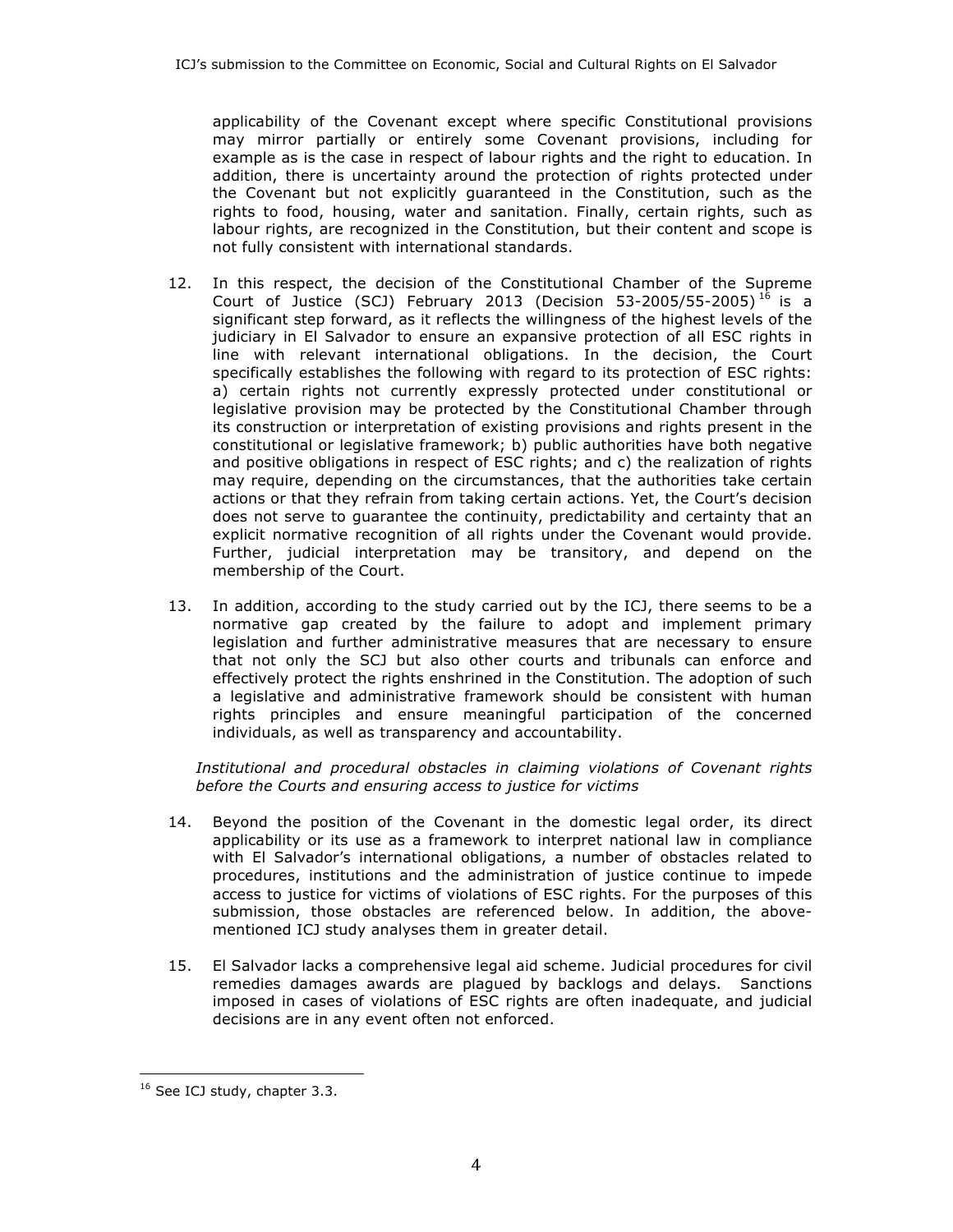- 16. As regards civil proceedings, it is important to point out that compensation for damages and material and non-material loss for violations of ESC rights is largely based on legal precedent established by the Civil Chamber and the Constitutional Chamber of the SCJ. This precedent serves as a benchmark for the other judicial bodies. In the past, *amparo* decisions from the Constitutional Chamber included compensation for damages and material and non-material loss arising from the violation in question. However, more recently the Constitutional Chamber has no longer provided for compensation in the *amparo* decision, but rather leaves room for the possibility of civil proceedings in order to establish the amount for material and non-material damages. This process, which must take place within the civil courts, constitutes *per se* a disadvantage for the victims, because not only do they have to endure an often lengthy wait and burdensome expenses for a favourable judgment in the *amparo* proceedings, but also after each decision they have to embark in yet another lengthy procedure before the civil courts.
- 17. The administrative litigation route is used in cases that call into question the legality of acts of the Public Administration. In this regard, it is pertinent to note that in El Salvador, the Administrative Chamber of the SCJ is the only competent judicial body to deal with such matters. Administrative litigation remedies are flawed in two respects: first, it is a geographically centralized process that is difficult for most people to access, and second, this centralization increases the backlog of pending cases.

*The need to strengthen the institutional framework for access to justice*

- 18. The ICJ welcomes the positive and important role that the National Human Rights Institution, the *Procuraduría para la Defensa de los Derechos Humanos* (PDDH) has played in the protection of ESC rights and in facilitating increased access to justice for victims of human rights violations, including ESC rights. Because of this role, the ICJ considers that the PDDH has so far not been provided with adequate resources and adequate capacity to carry out effectively its important function of facilitating victims' access to justice. An increase in such resources was recommended already in the Committee's Concluding Observations from 2006.<sup>17</sup>
- 19. In addition, it is crucial that the work of the different institutions that are involved in the legal enforcement of rights be coordinated so as to ensure their effective protection. The need for a coordinated approach is particularly relevant for the PDDH and the Attorney General's Office, the *Procuraduría General de la Republica (PGR)*, which is in charge of ordinary criminal prosecutions, as well as having jurisdiction, *inter alia*, over labour disputes.
- 20. In general, strengthening the capacity of the various actors involved in justice delivery is fundamental for an improved protection of human rights and of ESC rights in particular. The ICJ Study showed that there remains a significant need for education and training programmes on international human rights law and standards, including El Salvador's international legal obligations, addressed to judges, lawyers, prosecutors and administrative personnel dealing with victims of alleged violations and involved in the assessment of their claims.
- 21. In the same vein, the ICJ Study showed that El Salvador had fallen well short of

 $\overline{a}$ <sup>17</sup> UN CESCR, Concluding Observations on El Salvador, UN Doc. E/C.12/SLV/CO/2 (2007), para.27.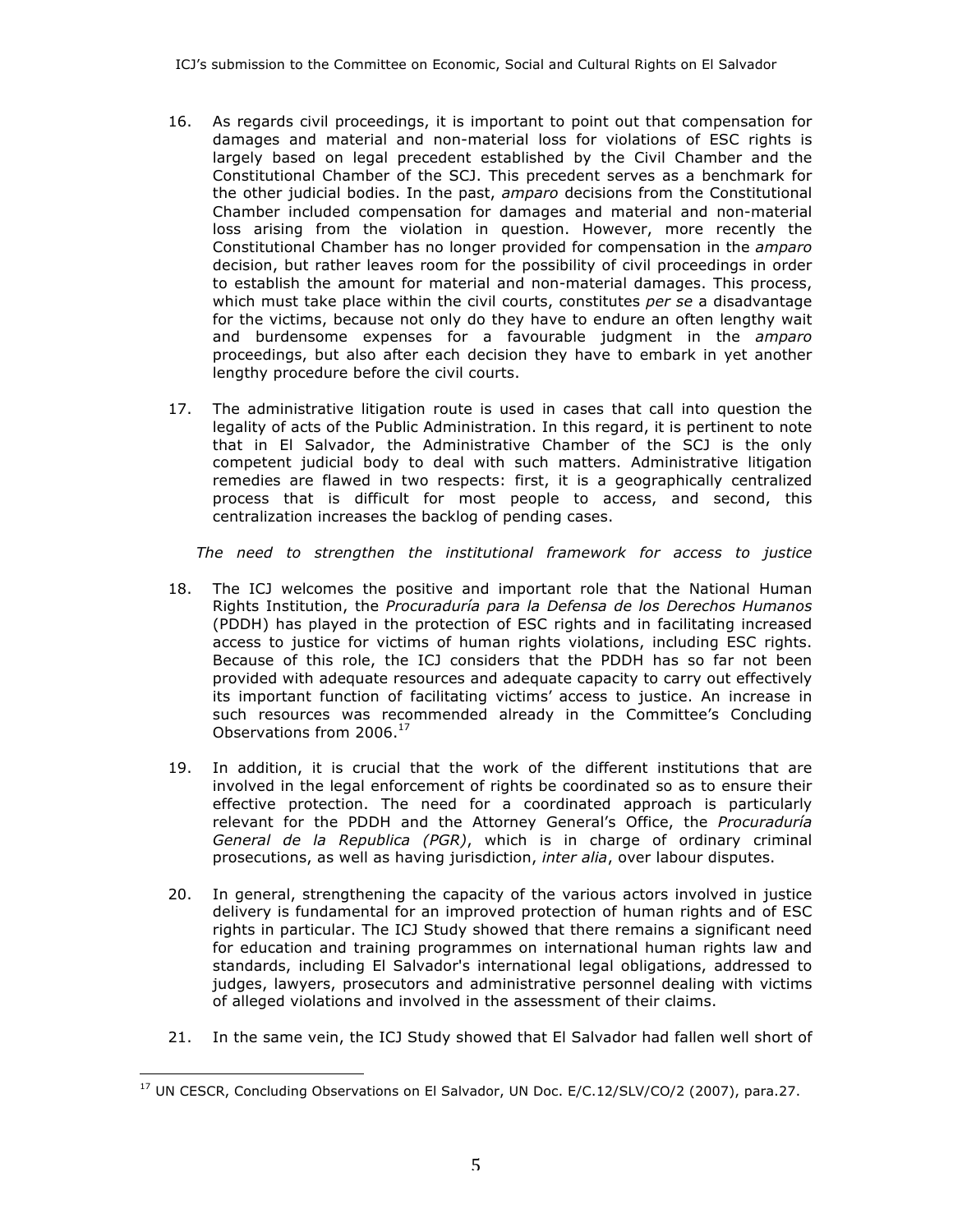the objective of making legal information easily accessible to all. The fact that the official gazette that is issued irregularly, remains the main if not the exclusive means of making new laws public, ignores the realities of groups who are particularly disadvantaged and marginalized. Human rights education should be promoted on the largest basis possible and rights-holders should be made aware of their rights so that they can claim them.

22. Finally, as the ICJ study explores, there is an alternative and complementary channel for preventing and remedying ESC rights violations namely the Consumer Protection Authority. This body aims to protect consumer rights by helping to settle consumer-related disputes, improving access to services, strengthening surveillance of suppliers, promoting education and citizen participation and coordinating joint initiatives with other State institutions in order to contribute to better functioning of the market and exercise of citizenship. In that regard, the ICJ is encouraged by the positive role that the Authority plays in its areas of competence as defined in the National Consumer Protection Policy. The strategic goals of the Policy include health and safety protection in goods and services consumption, especially in the areas of food, medicine and drinking water.

### **Articles 2.2 and 3, and article 12: ESC rights and legal protection against discrimination and denial of equal rights**

- 23. El Salvador has made substantial progress towards establishing a normative framework in domestic law concerning non-discrimination and equality. Nevertheless the ICJ continues to be concerned about implementation gaps in practice as well as about the still missing legal guarantee and protection of the rights of indigenous peoples, and of lesbian, gay, bisexual, transgender and intersex persons, since the recognition of sexual orientation and/or gender identity as a prohibited ground of discrimination only applies to the public sector.
- 24. In accordance with the recommendations made by the Committee in November 2006 in its previous Concluding Observations on El Salvador's implementation of the Covenant, $18$  the State Party enacted two laws on equality between men and women in all areas of life. In 2011, the Law on Equality, Equity and Eradication of Discrimination against Women came into force and in 2012 the Comprehensive Special Law for a Life free of Violence for Women was introduced. As mentioned above, both pieces of legislation respond to proposals made by the Committee in its 2006 Concluding Observations, and also entail progress in the implementation of other recommendations such as consolidating a "health system based on equity and accessibility, in accordance with article 12 of the Covenant".<sup>19</sup>
- 25. Another step forward at national level is Presidential Decree number 56, issued in May 2010, which aims to prevent all forms of discrimination on grounds of gender identity and/or sexual orientation in the acts of the public authorities. In addition, the right to health, as guaranteed in article 33 of El Salvador's Health Code (Legislative Decree No. 955 of 1988) prohibits discrimination in access to and the provision of health care services on the basis of nationality, religion, race, political opinion or social status. In March 2009, the Ministry of Health

 $\overline{a}$  $<sup>18</sup>$  UN CESCR, Concluding Observations on El Salvador, UN Doc. E/C.12/SLV/CO/2 (2007), para.28.</sup>

<sup>&</sup>lt;sup>19</sup> UN CESCR, Concluding Observations on El Salvador, UN Doc. E/C.12/SLV/CO/2 (2007), para.43.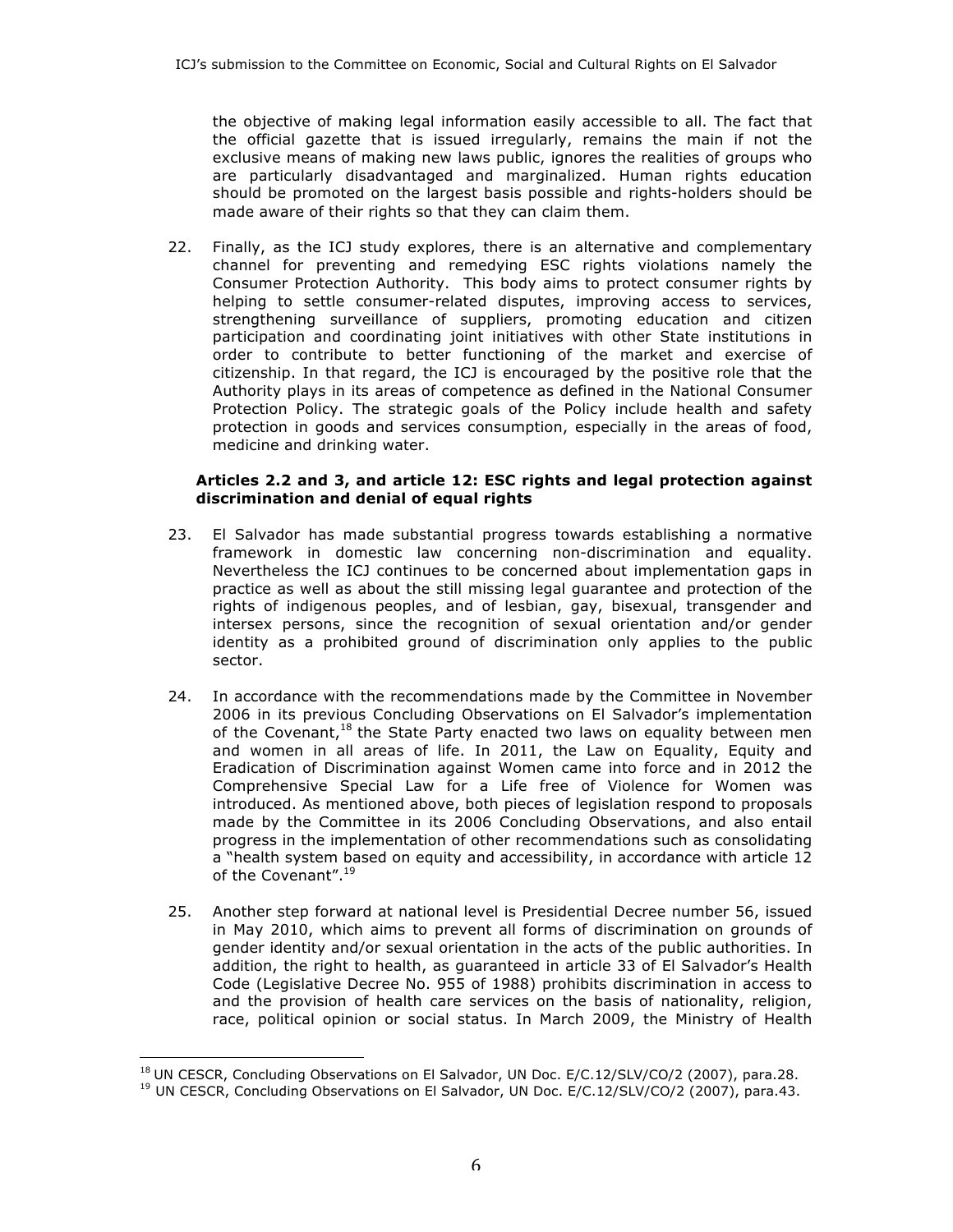signed Ministerial Decree 202, which stipulates that all public health services should facilitate and promote the eradication of discrimination based on sexual orientation. Nevertheless, like Presidential Decree 56 mentioned above, Ministerial Decree 202 does not cover discrimination in the private sector. Moreover, the Decree does not include gender identity as a prohibited ground of discrimination.

- 26. The establishment of the Secretariat of Social Inclusion within the Office of the Presidency of the Republic in 2009 is another step forward, given that one of its primary purposes is to: ensure that conditions are created to guarantee social inclusion, development and protection for individuals and families, the elimination of various forms of discrimination and development of citizens' involvement and participation, on the basis of a human-rights-based approach.
- 27. Nonetheless, discriminatory practices against lesbian, gay, bisexual, transgender and intersex (LGBTI) individuals persist in El Salvador, limiting their access to employment, health services, education, and other rights, thus increasing the risk they face of becoming victims of discrimination and other human rights abuses based on their real or perceived sexual orientation and or gender identity (SOGI) or expression.
- 28. As regards progress in the situation of indigenous peoples, it important to note the constitutional reform, relating to protection for indigenous languages, as well as artistic, historical and archaeological heritage.<sup>20</sup> However, the effectiveness of these measures will depend on the political will of the current Legislative Assembly (2012-2015) in terms of their operationalization through practical implementing steps and policies.
- 29. Considering the normative gaps and remaining inequalities faced in practice by various sectors and groups of the population, the ICJ is concerned about the lack of a comprehensive equality legislation covering all discrimination grounds prohibited by international human rights law. The ICJ Study showed the need to undertake a comprehensive and systematic review, in line with the Committee's recommendation in its General Comment 20, of the laws, policies and practices that are directly or indirectly discriminatory.
- 30. An example of such discriminatory norms that remain in force is the penal code's comprehensive and absolute prohibition and criminalization of abortion that may adversely impact a range of women's rights, including the right to health and in particular the right to sexual and reproductive health as guaranteed in article 12 of the Covenant. In this regard, the ICJ is greatly concerned that the recommendation made by the Committee in its 2006 Concluding Observations<sup>21</sup> concerning the absolute prohibition of abortion and its criminalization has yet to be implemented. As shown in at least two submissions to the Committee,<sup>22</sup> the lack of reforms in this regard continues to have dramatic impact on women's life and health.

 $^{20}$  Reform of articles 62 and 63 of the Constitution, Acuerdo de reformas constitucionales No.5, Legislative Assembly (9 May 2012), accessible at http://www.asamblea.gob.sv/eparlamento/indicelegislativo/buscador-de-documentos-legislativos/reformase-la-constitucion-de-la-republica-2

<sup>&</sup>lt;sup>21</sup> UN CESCR, Concluding Observations on El Salvador, UN Doc. E/C.12/SLV/CO/2 (2007), para.44.  $22$  See for instance the ICJ Study and the information submitted by the Centre for Reproductive Rights to the 52nd session of the Committee.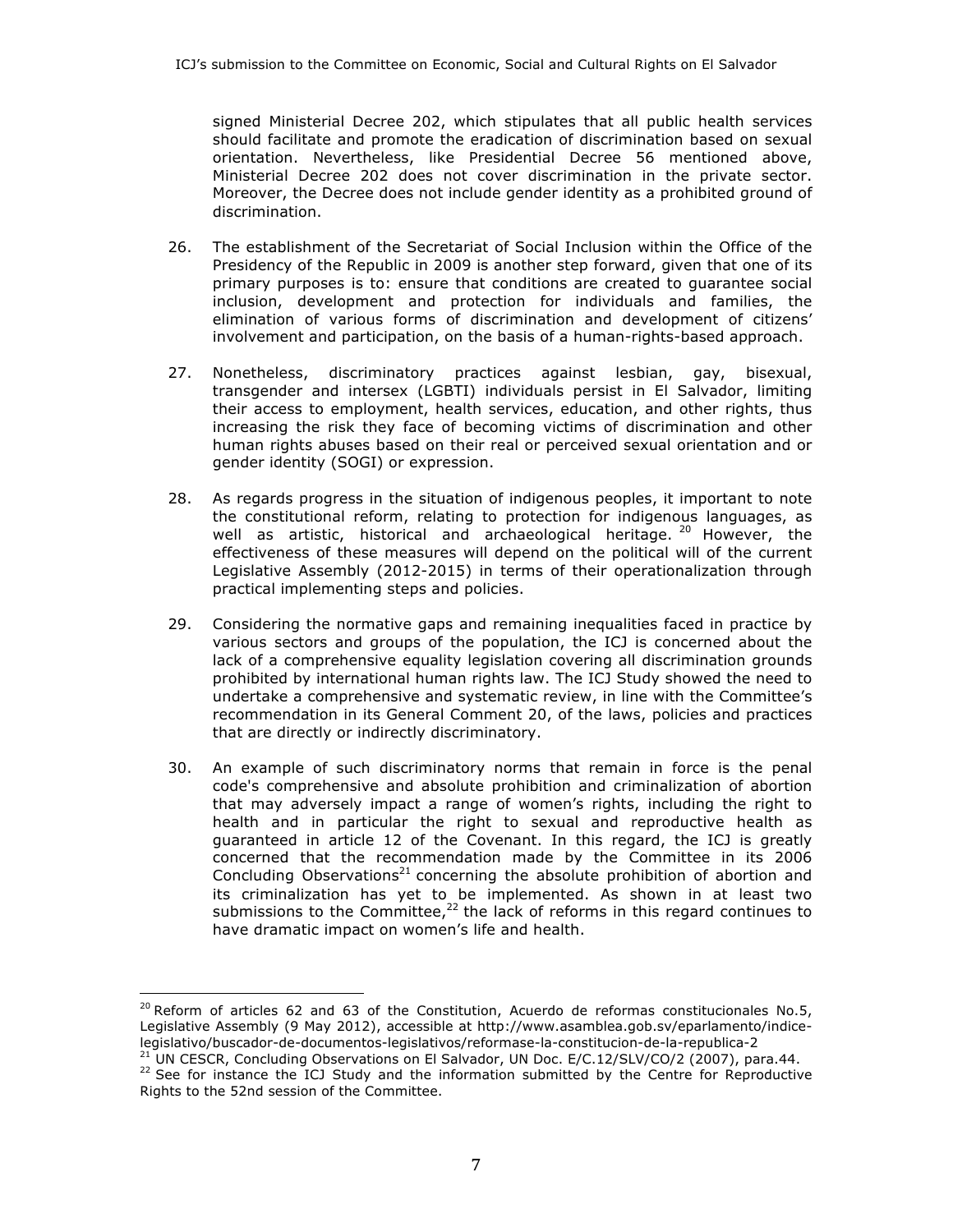### **The rights to work and to just and favorable conditions of work, articles 6 and 7**

- 31. Labour rights as guaranteed under articles 6 and 7 of the Covenant cover multiple and various aspects of workers' protection, ranging from the prohibition of forced labour and the promotion of employment, to trade unions activities and collective bargaining, through to remuneration and health and safety at work. El Salvador's constitutional framework guarantees several of these rights and protections, in article 2 and in title II, chapter II, section 2. However, notwithstanding the inclusion of several rights and protections in the Constitution and the country's labour code, the ICJ is concerned about the adequacy and effectiveness of the implementation and enforcement of those rights and guarantees.
- 32. The adoption of the necessary primary legislation and administrative measures to implement constitutional provisions is fundamental to avoid legal uncertainty and other obstacles for those that seek judicial redress, as well as for the members of the judiciary who are tasked with administering justice. The importance of adopting the necessary primary legislation was reiterated in the above-mentioned Decision 53-2005/55-2005 of February 2013 of the Constitutional Chamber of the Supreme Court. In the decision, the Constitutional Chamber condemned a total legislative omission on the part of the State as a result of the authorities' failure to adopt a law to regulate and give effect to article 38 of the Constitution, which, in turn, guarantees employees' rights in cases of voluntary resignation.
- 33. As far as the enforcement of labour standards is concerned, the ICJ draws the Committee's attention to two main issues. The first concerns the inadequacy of sanctions for breaches of the labour code. For instance, the sanction foreseen for employers who do not comply with their obligation to employ one person with disability for every 25 employees amounts to only five US dollars. Moreover, while the labour inspectorate should play a fundamental role in the promotion and protection of labour rights, there are concerns about its effectiveness. Further concerns arise in respect of the length of administrative and judicial procedures in cases of labour disputes, and about the weaknesses in the enforcement of judicial decisions in labour matters. $^{23}$
- 34. As the ICJ study cited above highlights, a closer look at the time required for labour proceedings illustrates some of the difficulties mentioned above. In particular, an analysis of the total length of proceedings from the lodging of a complaint reveals that the average time required to obtain a decision is three and a half years, with an average of 292 days to obtain a first instance decision; 140 days for an appeal and another 483 days for cases that go to the Civil Chamber of the SCJ to obtain a cassation ruling. $^{24}$
- 35. The ICJ Study further highlights the poor enforcement of court decision in labour matters. This is mainly related to the fact that the victim who wishes to have the decision enforced has to request it and has to cover the costs incurred by such request, including the services of judicial officers/bailiffs. In addition, the ICJ received testimony according to which the Public Prosecutors Office

 $23$  See ICJ study, chapter 5.

<sup>24</sup> Fausto Payes, Diagnóstico y recomendaciones del procedimiento de ejecución judicial de sentencias y acuerdos conciliatorios administrativos en materia laboral", San Salvador, 2010.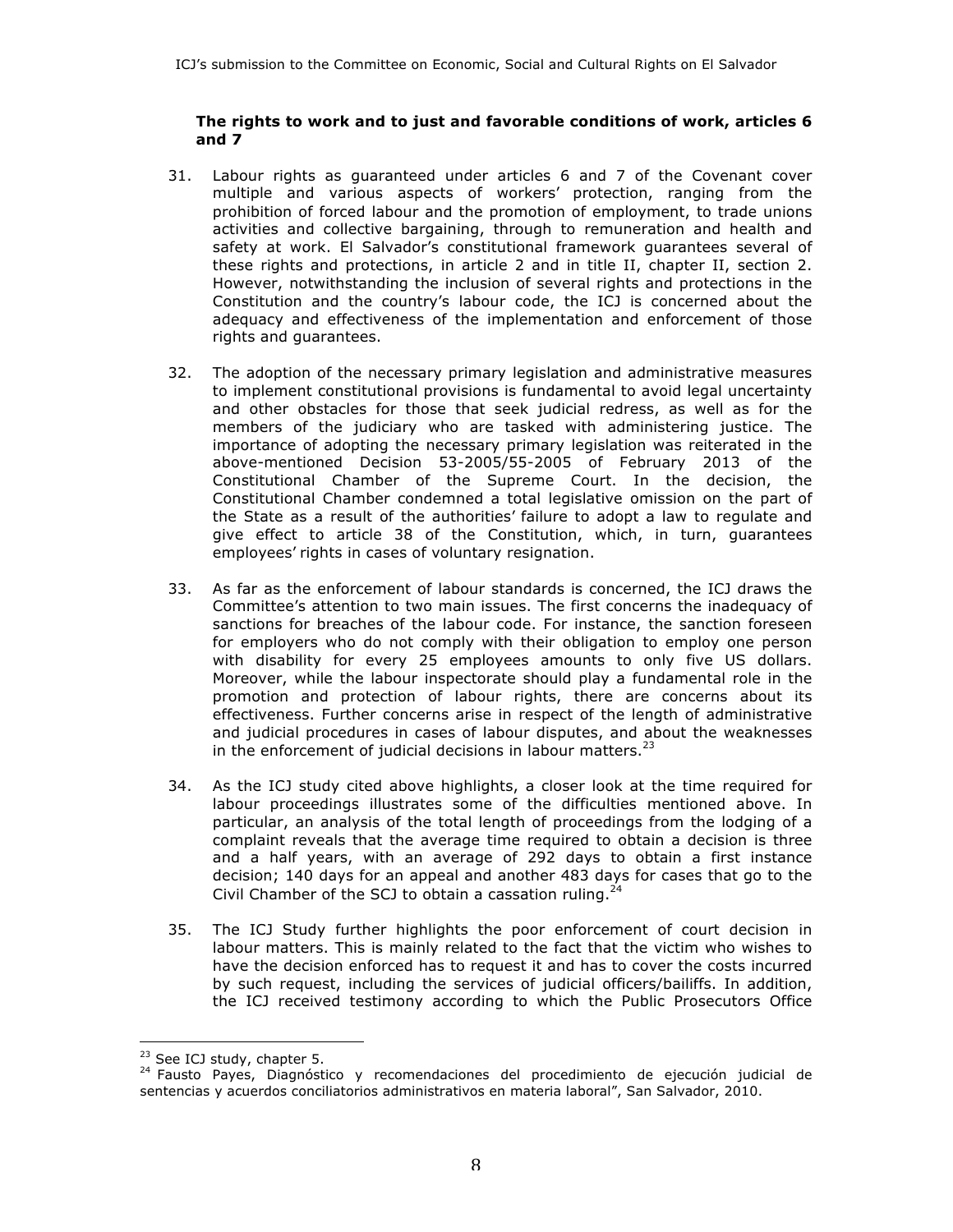does not typically act in support of aggrieved workers when an employer does not comply with the court ruling.

36. Finally, it should be noted that the Code of Constitutional Procedures excludes labour matters from the scope of the remedy of "Amparo", in turn limiting the prospects of asserting the rights of victims of alleged violations of articles 6 and 7 of the Covenant.

## **The right to an adequate standard of living, article 11**

- 37. The ICJ considers that the Constitution does not fully guarantee the rights provided for under article 11 of the Covenant. In particular, the right to adequate food has not been explicitly mentioned in the Constitution. In practice, bringing a claim to - or otherwise invoking - this right is likely to be futile, because under domestic law it lacks the legal elements necessary to indisputably substantiate the entitlement of any person to its full enjoyment and exercise.
- 38. In a positive move, in 2012 the Legislative Assembly approved a constitutional reform that established the right to adequate food and water for all Salvadorans. In light of this reform, the following text would be added to the constitution: "every person has the right to adequate food. The State has an obligation to create a food and nutritional security policy for all inhabitants. A specific law shall regulate this matter". As regards the right to water, the following would also be included in the Constitution: "water is a resource that is essential to life, as such, the State has an obligation to develop and preserve water resources and ensure that inhabitants have access to water. The State will establish public policies and there will be a law to regulate this matter". It should be noted that this construction falls short of expressly recognizing the right to water.
- 39. However, in order for the reform to become effective, it must be ratified by the current Legislative Assembly (2012-2015). If ratified, it would be an unprecedented step forward for the justiciability of ESC rights, because, in addition to giving them constitutional status, it would facilitate and encourage the implementation of measures towards their realization, as well as obligate the State to enact legislation that would allow them to be more effectively invoked in the courts.

## *RECOMMENDATIONS*

40. In light of the above, and given the concerns set out in the ICJ study on Access to Justice for Social Rights in El Salvador, consistent with its obligations under the Covenant, the ICJ considers that the government of El Salvador must:

## *Article 2.1*

*- Ensure that all the rights enshrined in the Covenant are guaranteed by law, and, in this respect, eliminate the uncertainties that exist regarding their protection in the domestic legal system. In order to do so, the necessary constitutional reforms should be undertaken or guarantees provided that the competent courts would be able to recognize the direct applicability of the Covenant. At the very least, ESC rights that are not guaranteed in the Constitution should be protected by the Supreme Court of Justice through its interpretation, in compliance with the State's international obligations, and/or*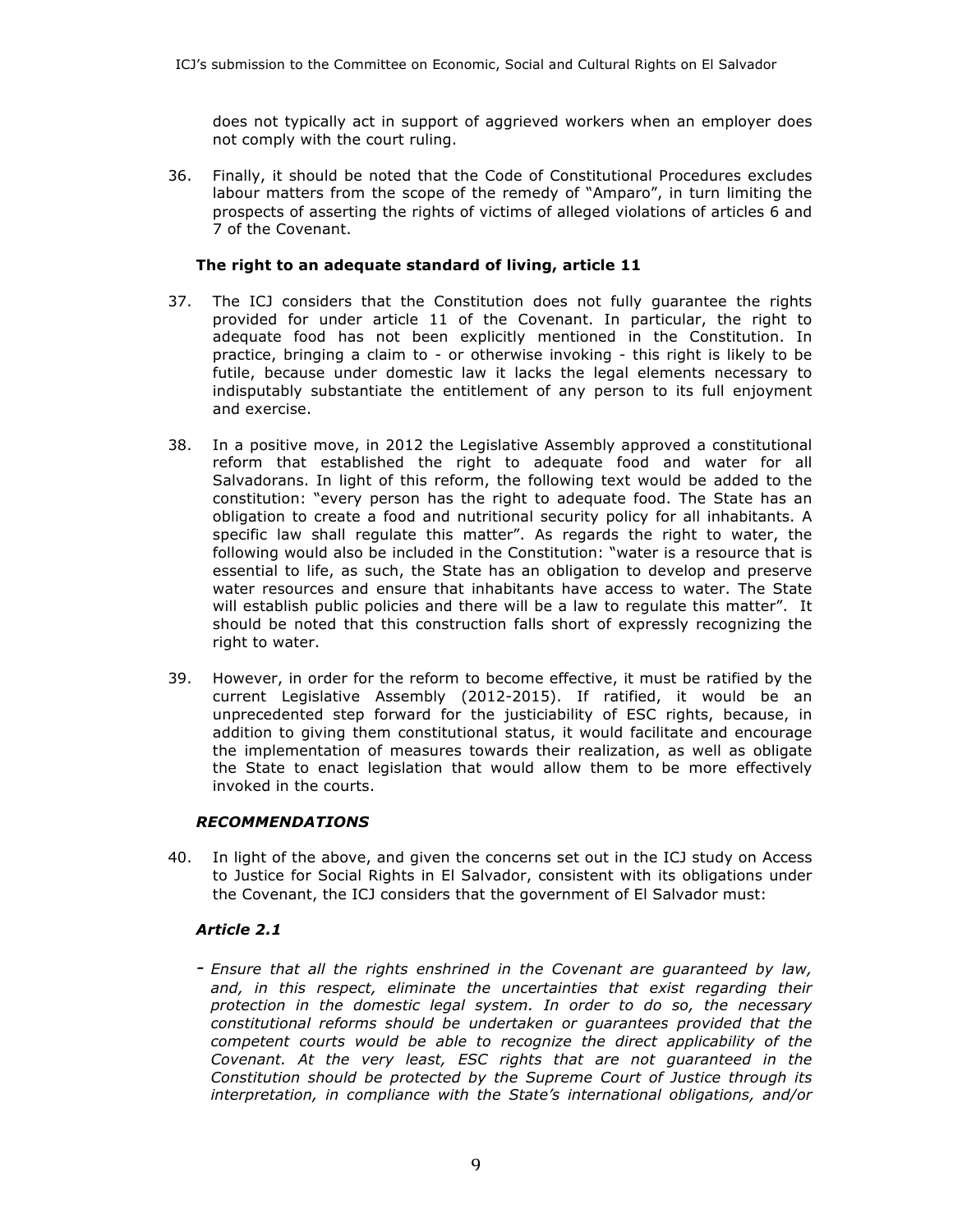*guaranteed in legislation.*

- *- Guarantee that legislation and other necessary regulations be adopted and implemented with a view to making the protection of constitutional rights effective in practice, and operationally justiciable, not only through the Supreme Court of Justice but also by lower courts. In addition, the processes towards the adoption of such acts and regulation should be undertaken in accordance with human rights principles such as transparency and the right to participation.*
- *- Guarantee and ensure legal certainty, and, in particular, establish clear criteria that can be consistently applied by judges, not just in constitutional matters where there has been significant progress in terms of the position of the Constitutional Chamber of the Supreme Court, but also at other levels, such as in the labour courts.*
- *- Address normative gaps in protection for specific groups of the population, in particular by constitutional recognition of native and/or indigenous peoples, in addition to adopting public policies with a view to protecting their ethnic identity and cultural values. Similarly, greater protection should be afforded to the rights of workers in the informal sector and their vulnerability should be recognized.*
- *- Take into account the current doctrine of the Constitutional Chamber of the Supreme Court of Justice, and strengthen and promote knowledge of international and comparative law relevant to Covenant rights protection among judges and magistrates.*
- *- Strengthen the human rights training for lawyers and in university curricula, including on ESC rights and their justiciability.*
- *- Guarantee accessibility of legal and judicial information. To do so, notices and information on new legislation should be disseminated not only through the Official Journal, but also using other media that take into account people's realities, in particular, marginalized individuals and groups, who are at increased risk of violations of ESC rights.*

## *Articles 2.2 and 3*

- *- Ensure that the rights of LGBTI persons and ensure are fully recognized and protected by law and that discrimination is not only prohibited in the public sector but also in the private sector, and that sexual orientation and gender identity be recognized as prohibited grounds of discrimination.*
- *- More generally, continue to strengthen efforts to eliminate discrimination and inequality in practice. To do so, steps should be taken to adopt general legislation against discrimination and to promote equality, with a view to implementing article 2.2 and 3 of the Constitution, covering all of the prohibited grounds of discrimination enshrined in international human rights law, with the aim of creating procedures and mechanisms that allow victims of discrimination to gain access to justice, including an effective remedy.*
- *- Draw up and implement educational programs against discrimination, stigmatization and taboos, not only for the general population, but also specifically for those working in the justice system, both in the area of public*